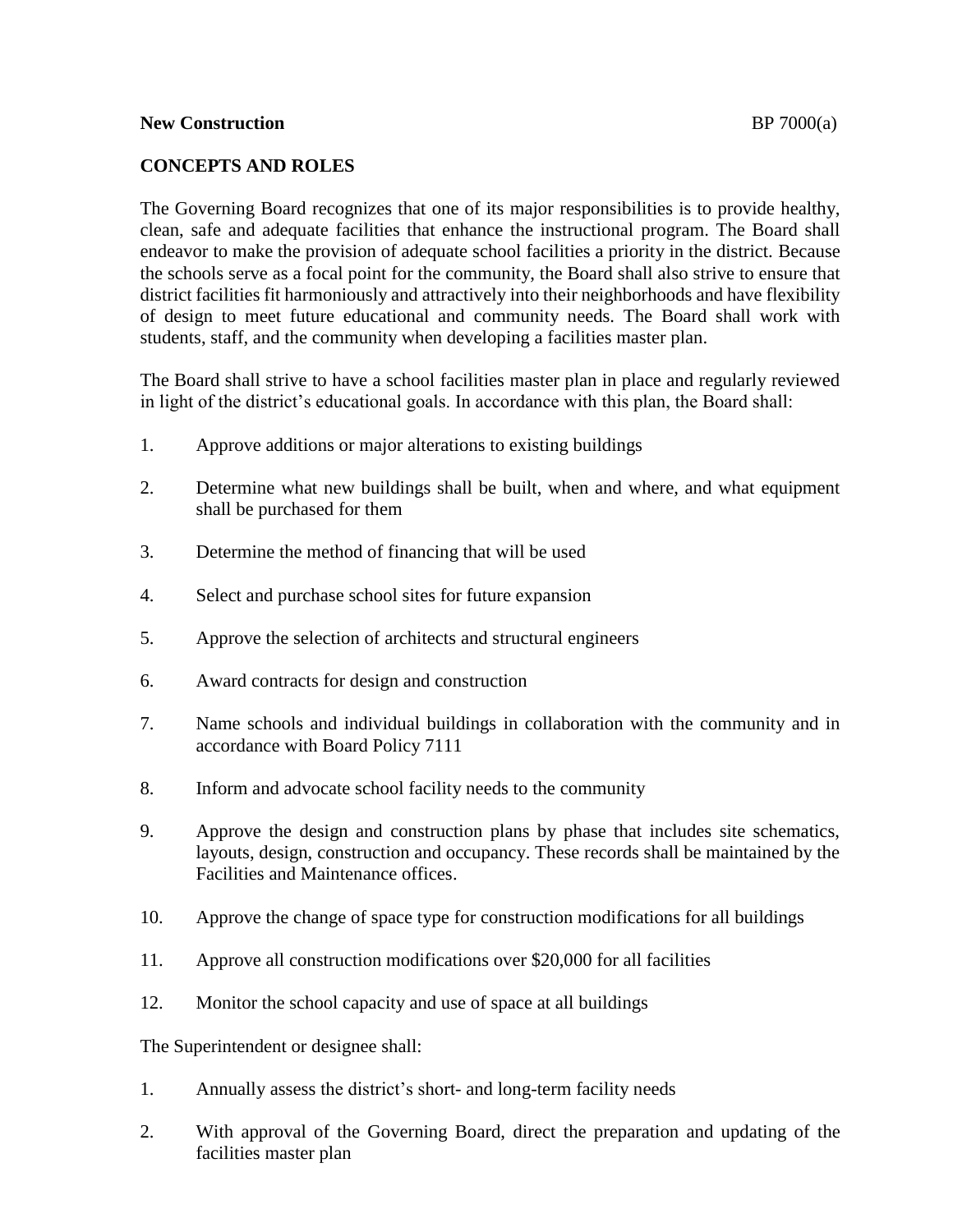## **CONCEPTS AND ROLES** (continued)

- 3. Ensures the preparation of bids and award of contracts following applicable public construction practices
- 4. With approval of the Governing Board, implement the district's building program in accordance with the master plan, Board policy, and state and local requirements, including collaboration with the architect and contractor on the construction of new facilities and modernization of existing facilities
- 5. Represent the district in official governmental interactions related to the building program
- 6. For bond projects, establish an independent Citizens' Bond Oversight Committee and supports its efforts
- 7. Inform the Board of all modifications, relocation, or alterations to buildings and facilities